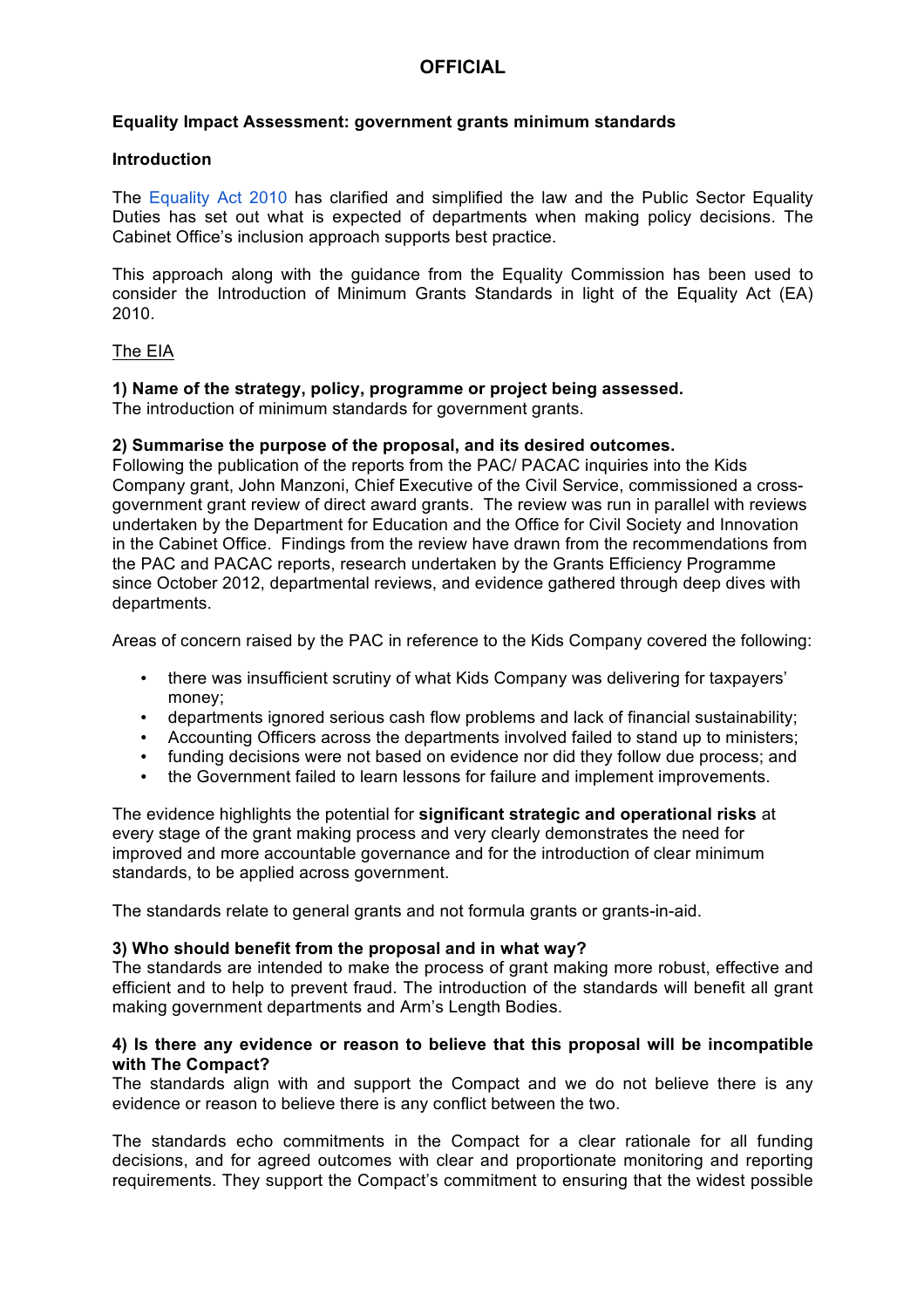range of organisations can be involved in the provision of services by requiring that grants are competed by default.

 There may be a concern over the compatibility of the requirement in the standards for independence of Civil Society Organisations, to deliver their mission, including their right to campaign, regardless of any relationship, financial or otherwise, which may exist". However, the standards do not interfere with organisations' rights to campaign they merely prevent organisations from using government grant funding for purposes other than those set out in the grant agreement. The standards in no way interfere with the independence of civil society organisations and do not prevent a funded organisation from discussing the grant funded project with officials, Ministers or Parliament. Civil Society organisations can use other funds if they want to go further and actively lobby government. eligible expenditure clauses with the commitment in the Compact to "Respect and uphold the

We therefore consider that there are no conflicts between the Compact and the standards.

### **5) Is there any evidence or reason to believe that in relation to this proposal, there may be a difference in levels of uptake or participation by different groups or differences in the impact of the proposal on different groups:**

 The standards will be universally applied to all government grants, however, the specifics of compliance will differ, in line with diversity of the grant landscape.

#### **6) Does evidence indicate that there will be a negative impact on some groups?:**

 The minimum grant standards are intended to ensure a more robust and consistent grant- making process across government. The grants standards do not offer any guidance on who should receive grants. We have shared the grants standards with stakeholders - both government departments and other interested parties and no concerns have been raised about any possible negative impacts.

 We do not expect the minimum grants standards to have a negative impact on any groups as these are baseline standards which are being introduced to tighten up processes rather than guide decision making on who should receive grants.

 We have considered whether these standards would have a negative impact on civil society organisations many of whom work with and for groups with protected characteristics. We understand that any adverse impact on the capacity of these organisations to communicate with political figures and the public on behalf of their beneficiaries will evidently have direct consequences for the beneficiaries themselves. We do not believe that the standards will impact the capacity of civil society organisations to communicate on behalf of their beneficiaries. The intent of the policy is to increase consistency and ensure compliance with HMT guidance on Managing Public Money, rather than directly influencing the distribution of a requirement for an eligible expenditure clause, which should include a restriction on lobbying but this would not prevent any other form of communication with government. It would also not preclude any civil society organisation from lobbying, merely from using government grants to fund that activity. We therefore do not consider that the standards will have any negative impacts but we will continue to engage with stakeholders on the impact of grants in particular sectors. The grant standard relating to robust grant agreements includes the standards and will monitor any evidence of adverse impacts, which arises.

 **7) Are there opportunities for positive impact or to promote equality of opportunity?**  We have not been able to identify any such opportunities given the nature of this proposal.

### **8) Considering your answers to questions 1 - 5, do you believe a Full Equality Impact Assessment is needed?**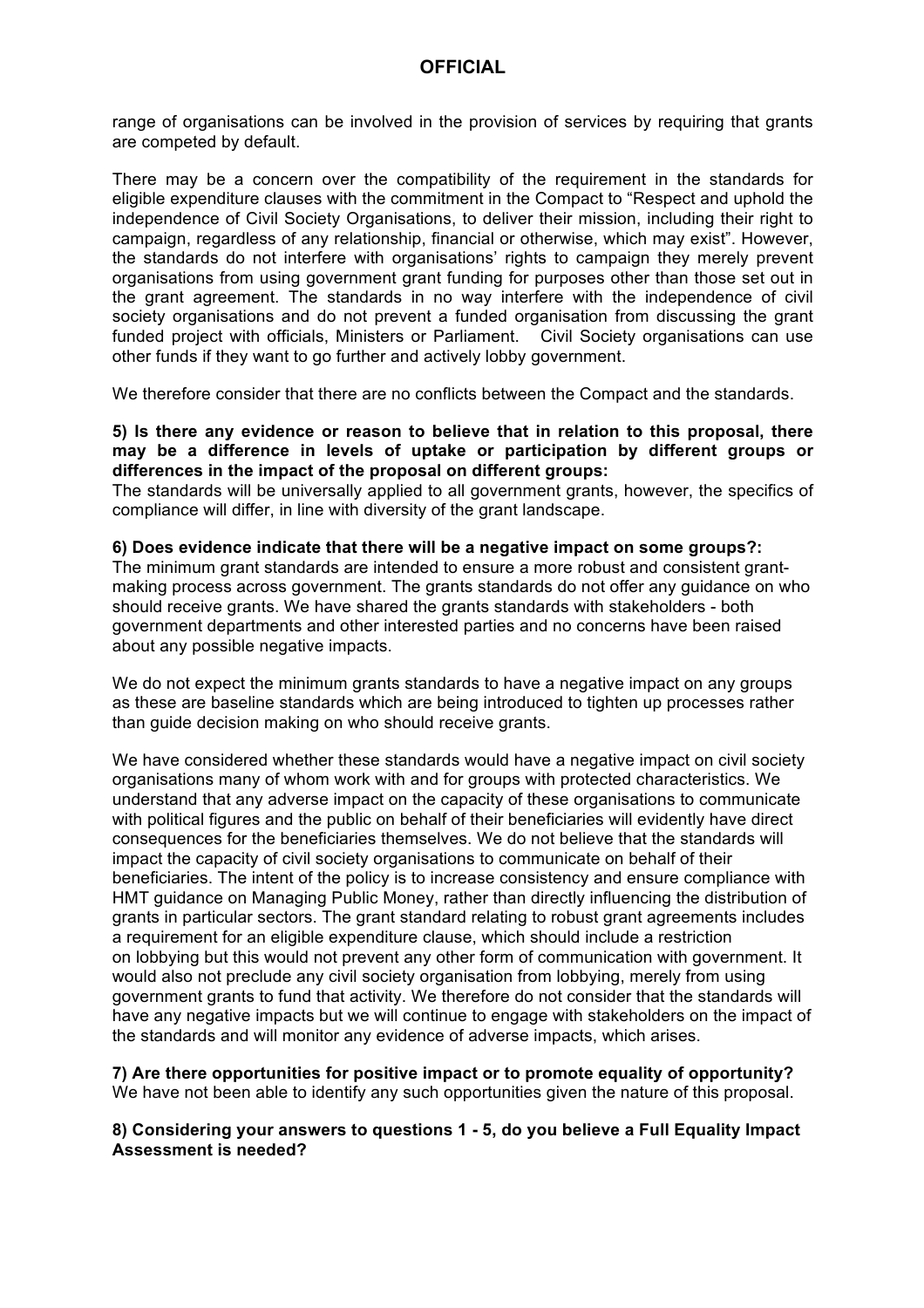# **OFFICIAL**

 We do not believe that a full equality impact assessment is necessary at this time, however we will continue to monitor the impact of the minimum standards and if any unexpected impacts on groups with protected characteristics are reported we will reconsider whether a full equality impact assessment should be carried out.

## **9) Using the evidence listed above, fill in the table below to highlight the groups you think this proposal has the potential to impact upon:**

|                                                                                                                    | Is there a<br>potential for<br>negative<br>impact? | Is there a<br>potential for a<br>positive<br>impact? | If yes please<br>provide<br>details of the<br>impact |
|--------------------------------------------------------------------------------------------------------------------|----------------------------------------------------|------------------------------------------------------|------------------------------------------------------|
| Age                                                                                                                | <b>No</b>                                          | <b>No</b>                                            |                                                      |
| People with caring responsibilities                                                                                | <b>No</b>                                          | N <sub>0</sub>                                       |                                                      |
| <b>People with disabilities</b>                                                                                    | <b>No</b>                                          | <b>No</b>                                            |                                                      |
| Women or men (including<br>expectant or new parents i.e.<br>pregnancy and maternity and<br>people who are married) | <b>No</b>                                          | <b>No</b>                                            |                                                      |
| <b>Members of black or BME</b><br>(minority ethnic background)                                                     | <b>No</b>                                          | <b>No</b>                                            |                                                      |
| People with a religion or belief (or<br>who choose not to have a religion<br>or belief)                            | <b>No</b>                                          | <b>No</b>                                            |                                                      |
| People who are lesbian, gay or<br>bisexual (LGB) or in a Civil<br><b>Partnership</b>                               | N <sub>0</sub>                                     | <b>No</b>                                            |                                                      |
| People who are transitioning from<br>one gender to another                                                         | <b>No</b>                                          | <b>No</b>                                            |                                                      |

## **Conclusion**

 programme proposal will have on different groups of people (listed above). An impact is defined as 'an intentional or unintentional lasting consequence or significant change to people's lives brought about by an action or series of actions'. The impact can potentially be: An EIA is a systematic process to identify the impact, or likely impact, a project or

- positive a positive impact will actively promote equality of opportunity for one or more groups, or improve equal opportunities/relations between groups; or
- • adverse or negative an adverse or negative impact causes disadvantage or exclusion. If such an impact is identified, the EIA process will ensure that it is as far as possible, either justified, eliminated, minimised or counter balanced by other measures; or
- neutral a neutral impact is where there are no notable consequences for any diversity group.